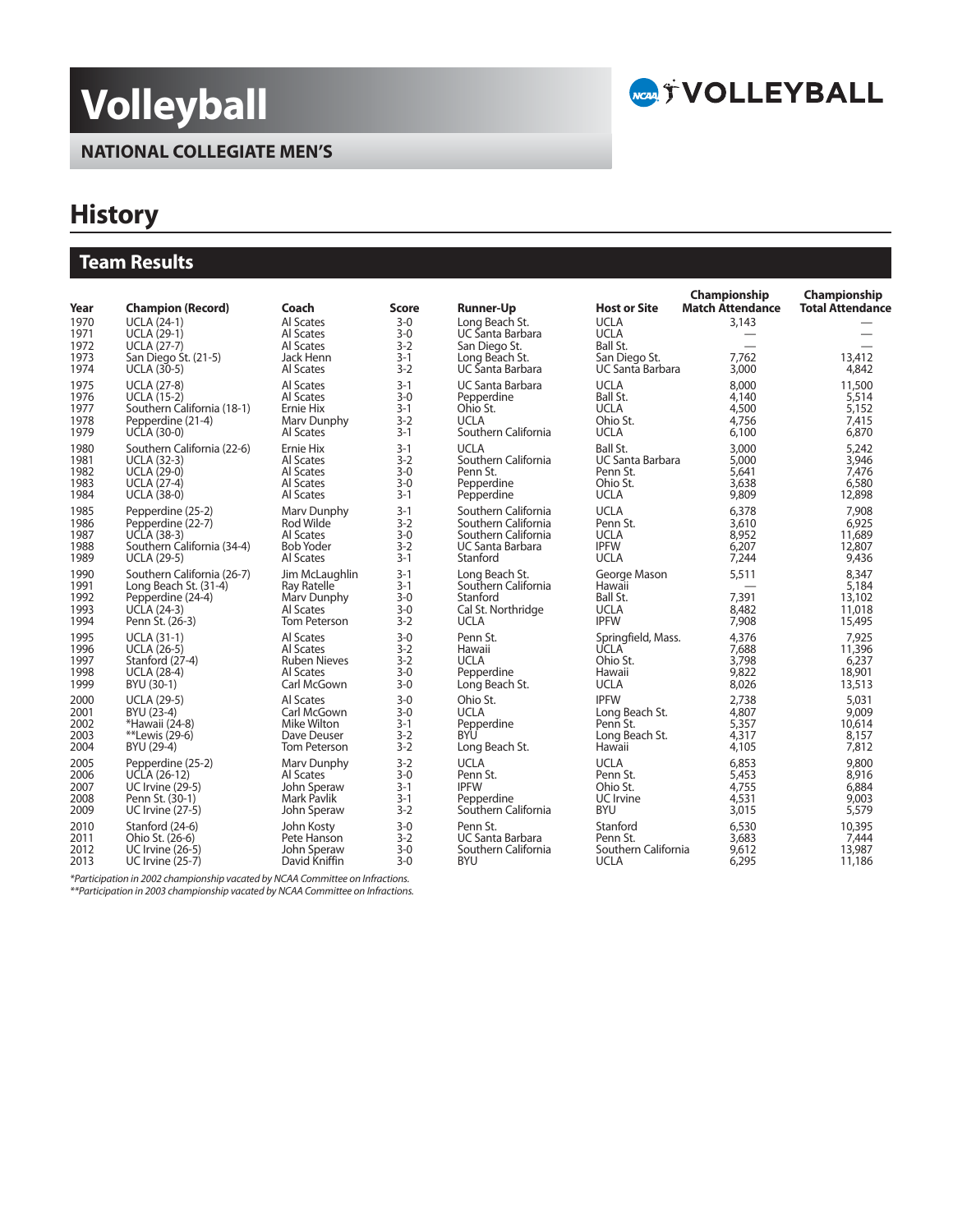### **All-Tournament Teams**

\*Most Outstanding Player(s).

#### **1970**

\*Dane Holtzman, UCLA Kirk Kilgour, UCLA Ed Becker, UCLA Dodger Parker, Long Beach St. Craig Foley, Long Beach St. Tom Bonynge, UC Santa Barbara

#### **1971**

\*Kirk Kilgour, UCLA \*Tim Bonynge, UC Santa Barbara Ed Machado, UCLA Dale Flannery, Ball St. Jorn Oulie, UC Santa Barbara Larry Griebenow, UCLA

#### **1972**

\*Dick Irvin, UCLA John Zajec, UCLA Rick Niemi, Ball St. Randy Stevenson, San Diego St. Wayne Gracey, San Diego St. David DeGroot, UC Santa Barbara

#### **1973**

\*Duncan McFarland, San Diego St. Chris Marlowe, San Diego St. Randy Stevenson, San Diego St. Dodge Parker, Long Beach St. Miles Pabst, Long Beach St. Dave Schakel, Ball St.

#### **1974**

\*Bob Leonard, UCLA Jim Menges, UCLA Mike Normand, UCLA Gerald Gregory, UC Santa Barbara David DeGroot, UC Santa Barbara Jon Roberts, UC Santa Barbara Jim Stone, Ball St.

#### **1975**

\*John Bekins, UCLA John Herren, UCLA Joe Mica, UCLA Marc Waldie, Ohio St. Jon Roberts, UC Santa Barbara David DeGroot, UC Santa Barbara

#### **1976**

\*Joe Mica, UCLA Marc Waldie, Ohio St. Dave Olbright, UCLA Fred Sturm, UCLA Denny Cline, UCLA Ted Dodd, Pepperdine Martin Nora, Pepperdine

#### **1977**

\*Celso Kalache, Southern California Marc Waldie, Ohio St. Dusty Dvorak, Southern California Bob Yoder, Southern California Aldis Berzins, Ohio St. Mike Buckingham, Ohio St. Nestor Paslawsky, Rutgers

#### **1978**

\*Mike Blanchard, Pepperdine Rod Wilde, Pepperdine Jay Anderson, Pepperdine Dave Olbright, UCLA<br>Sinjin Smith, UCLA<br>Steve Salmons, UCLA Aldis Berzins, Ohio St.

#### **1979**

\*Sinjin Smith, UCLA Steve Salmons, UCLA Peter Ehrman, UCLA Joe Mica, UCLA Bob Yoder, Southern California Pat Powers, Southern California Tim Hovland, Southern California

#### **1980**

\*Dusty Dvorak, Southern California Tim Hovland, Southern California Steve Timmons, Southern California Pat Powers, Southern California Steve Gulnac, UCLA Karch Kiraly, UCLA Andy Dumpis, Ohio St.

#### **1981**

\*Karch Kiraly, UCLA Steve Gulnac, UCLA Steve Salmons, UCLA Tim Hovland, Southern California John Hedlund, Southern California Bill Stetson, Southern California Ahmet Ozcam, Penn St.

#### **1982**

\*Karch Kiraly, UCLA Dave Saunders, UCLA Doug Partie, UCLA Dave Mochalski, UCLA Steve Hunkins, Penn St. Jeff Johnson, Penn St. Bill Stetson, Southern California

#### **1983**

\*Ricci Luyties, UCLA Doug Partie, UCLA Wally Martin, UCLA Steve Gulnac, UCLA Troy Tanner, Pepperdine Jeff Stork, Pepperdine Edwin Fernandez, Ohio St.

#### **1984**

\*Ricci Luyties, UCLA Doug Partie, UCLA Asbjorn Volstad, UCLA Roger Clark, UCLA Jeff Stork, Pepperdine Mike Fitzgerald, Pepperdine Ric Lucas, George Mason

#### **1985**

\*Bob Ctvrtlik, Pepperdine Bill Yardley, Southern California Rudy Dvorak, Southern California Chao Ying Zhang, Southern California Troy Tanner, Pepperdine Matt Rigg, Pepperdine Mike Fitzgerald, Pepperdine

#### **1986**

\*Steve Friedman, Pepperdine Rob Scott, Pepperdine Matt Rigg, Pepperdine Dave Yoder, Southern California Rudy Dvorak, Southern California Adam Johnson, Southern California Chris Chase, Penn St.

#### **1987**

\*Ozzie Volstad, UCLA Arne Lamberg, UCLA Jeff Williams, UCLA Chris Chase, Penn St. Javier Gaspar, Penn St. Adam Johnson, Southern California Dave Yoder, Southern California

#### **1988**

\*Jen-Kai Liu, Southern California Tom Duke, Southern California Bryan Ivie, Southern California Mike Lauterman, Southern California David Rottman, UC Santa Barbara John Wallace, UC Santa Barbara

#### **1989**

\*Matt Sonnichsen, UCLA Anthony Curci, UCLA Trevor Schirman, UCLA Matt Whitaker, UCLA Scott Fortune, Stanford Dan Hanan, Stanford Chris Chase, Penn St.

#### **1990**

\*Bryan Ivie, Southern California Dan Greenbaum, Southern California Jason Perkins, Southern California Kevin Shepard, Southern California Brent Hilliard, Long Beach St. Mark Kerins, Long Beach St.

#### **1991**

\*Brent Hilliard, Long Beach St. Brett Winslow, Long Beach St. Jason Stimpfig, Long Beach St. Alan Knipe, Long Beach St. Matt Lyles, Long Beach St. Bryan Ivie, Southern California

#### **1992**

\*Alon Grinberg, Pepperdine Tom Sorenson, Pepperdine Chip McCaw, Pepperdine Dave Goss, Stanford Duncan Blackman, Stanford David Muir, Penn St.

#### **1993**

\*Mike Sealy, UCLA \*Jeff Nygaard, UCLA Kevin Wong, UCLA Dan Landry, UCLA Axel Hager, Cal St. Northridge Ken Lynch, Cal St. Northridge Coley Kyman, Cal St. Northridge

#### **1994**

\*Ramon Hernandez, Penn St. Byron Schneider, Penn St. Ed Josefoski, Penn St. Jeff Nygaard, UCLA Erik Sullivan, UCLA Paul Nihipali, UCLA

#### **1995**

\*Jeff Nygaard, UCLA John Speraw, UCLA Stein Metzger, UCLA Ivan Contreras, Penn St. Todd Reimer, Ball St. Yuval Katz, Hawaii

#### **1996**

\*Yuval Katz, Hawaii Stein Metzger, UCLA Tom Stillwell, UCLA Aaron Wilton, Hawaii Jason Ring, Hawaii Kevin Hourican, Penn St.

#### **1997**

\*Mike Lambert, Stanford Matt Fuerbringer, Stanford Keenan Whitehurst, Stanford Paul Nihipali, UCLA Adam Naeve, UCLA Ivan Contreras, Penn St.

#### **1998**

\*Adam Naeve, UCLA Fred Robins, UCLA Brandon Taliaferro, UCLA Victor Rivera, Lewis Rick Tune, Pepperdine George Roumain, Pepperdine

#### **1999**

\*Ossie Antonetti, BYU Ryan Millar, BYU Chris Seiffert, Long Beach St. David McKenzie, Long Beach St. Jose Quinones, Penn St. Scott Lane, IPFW

#### **2000**

\*Brandon Taliaferro, UCLA Angel Aja, Ohio St. Chris Fash, Ohio St. Colin McMillan, Ohio St. Seth Burnham, UCLA Evan Thatcher, UCLA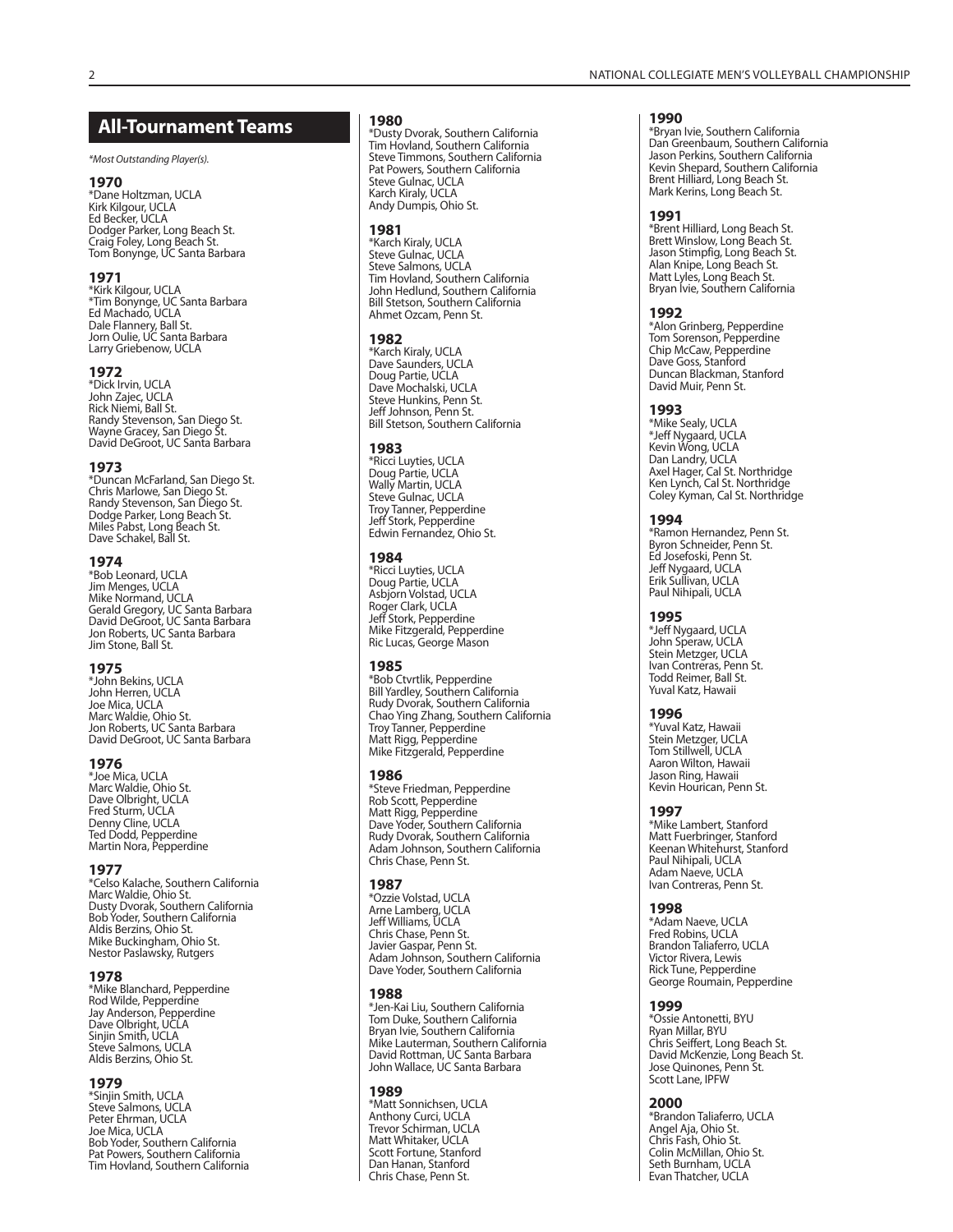#### **2001**

\*Mike Wall, BYU Hector Lebron, BYU Joaquin Acosta, BYU Scott Morrow, UCLA Adam Naeve, UCLA Jose Quinones, Penn St.

#### **2002**

\*#Costas Theocharidis, Hawaii #Tony Ching, Hawaii Brad Keenan, Pepperdine Lance Walker, Pepperdine Carlos Guerra, Penn St. Paul Fasshauer, Ball St.

#Hawaii's championship and participation in the 2002 tournament vacated by the NCAA Committee on Infractions.

#### **2003**

\*#Gustavo Meyer, Lewis #Fabiano Barreto, Lewis #Ryan Stuntz, Lewis Rafael Paal, BYU Jonathan Alleman, BYU Carlos Guerra, Penn St.

#Lewis' championship and participation in the 2002 tournament vacated by the NCAA Committee on Infractions.

#### **2004**

\*Carlos Moreno, BYU Fernando Pessoa, BYU Scott Touzinsky, Long Beach St. Duncan Budinger, Long Beach St. Tyler Hildebrand, Long Beach St. Keith Kowal, Penn St. Jeff Soler, Lewis

#### **2005**

\*Sean Rooney, Pepperdine Jon Parfitt, Pepperdine Jonathan Winder, Pepperdine Paul Johnson, UCLA Jonathan Acosta, UCLA Alex Gutor, Penn St. Mark Greaves, Ohio St.

#### **2006**

\*Steve Klosterman, UCLA Damien Scott, UCLA Dennis Gonzalez, UCLA Dan O'Dell, Penn St. Matt Proper, Penn St. Nate Meerstein, Penn St. Jayson Jablonsky, UC Irvine

#### **2007**

\*Matt Webber, UC Irvine Jayson Jablonsky, UC Irvine Brian Thornton, UC Irvine David Smith, UC Irvine C.J. Macias, IPFW Colin Lundeen, IPFW Paul Carroll, Pepperdine

#### **2008**

\*Matt Anderson, Penn St. Max Holt, Penn St. Luke Murray, Penn St. Max Lipsitz, Penn St. Jonathan Winder, Pepperdine Paul Carroll, Pepperdine J.D. Schleppenbach, Pepperdine

#### **2009**

\*Ryan Ammerman, UC Irvine Carson Clark, UC Irvine Taylor Wilson, UC Irvine Riley McKibbin, Southern California Murphy Troy, Southern California Austin Zahn, Southern California Will Price, Penn St.

#### **2010**

\*Brad Lawson, Stanford \*Kawika Shoji, Stanford Max Lipsitz, Penn St. Will Price, Penn St. Evan Romero, Stanford Erik Shoji, Stanford Joe Sunder, Penn St.

#### **2011**

\*Steven Kehoe, Ohio St. John Klanac, Ohio St. Shawn Sangrey, Ohio St. Cullen Irons, UC Santa Barbara Joe Sunder, Penn St. Murphy Troy, Southern California Tri Bourne, Southern California

#### **2012**

\*Carson Clark, UC Irvine Chris Austin, UC Irvine Connor Hughes, UC Irvine Kevin Tillie, UC Irvine Tony Ciarelli, Southern California Geoff Powell, Lewis Joe Sunder, Penn St.

#### **2013**

\*Connor Hughes, UC Irvine Michael Brinkley, UC Irvine Chris Austin, UC Irvine Kevin Tillie, UC Irvine Collin Mehring, UC Irvine Taylor Sander, BYU Ben Patch, BYU

## **Tournament Records**

#### **(Since 1980)**

### **INDIVIDUAL**

**KILLS, MATCH** 49—Chris Chase, Penn St. (2) vs. Southern California (3),

5-1-87. **KILLS, TOURNAMENT**

74—Yuval Katz, Hawaii, 1996 (27 vs. Penn St., 47 vs. UCLA).

**TOTAL ATTEMPTS, MATCH**

94—Yuval Katz, Hawaii (2) vs. UCLA (3), 5-4-96. **TOTAL ATTEMPTS, TOURNAMENT**

143—Yuval Katz, Hawaii, 1996 (49 vs. Penn St., 94 vs. UCLA).

#### **SERVICE ACES, MATCH**

5—Robert Chavez, Southern California (2) vs. UCLA (3), 5-9-81; Jeff Hurst, Ohio St. (0) vs. Southern California (3), 5-3-86; Efrain Lopez, George Mason (1) vs. Ball St. (3), 5-7-88; Greg Lehman, Ohio St. (1) vs. UCLA (3), 5-3-2001; Rafael Paal, BYU (2) vs. Lewis (3), 5-3-2003; Scott Touzinsky, Long Beach St. (2) vs. BYU (3), 5-8- 2004; Kevin Wentzel, Penn St. (3) vs. UC Irvine (2), 5-4-2006; Will Price, Penn St. (1) vs. Southern California (3), 5-7-2009; Carson Clark, UC Irvine (3) vs. Penn St. (1), 5-3-2012.

#### **SERVICE ACES, TOURNAMENT**

9—Rafael Paal, BYU, 2003 (4 vs. Penn St., 5 vs. Lewis).

#### **BLOCK SOLOS, MATCH**

11—Rob Scott, Pepperdine (3) vs. Penn St. (1), 5-2-86; Rob Scott, Pepperdine (3) vs. Southern California (2), 5-3-86.

#### **BLOCK SOLOS, TOURNAMENT**

22—Rob Scott, Pepperdine, 1986 (11 vs. Penn St., 11 vs. Southern California).

#### **DIGS, MATCH**

27—Uvaldo Acosta, George Mason vs. Ball St., 5-7-88.

#### **DIGS, TOURNAMENT**

40—Uvaldo Acosta, George Mason, 1988 (13 vs. UC Santa Barbara, 27 vs. Ball St.).

#### **HITTING PERCENTAGE, MATCH (Min. 15 attempts)**

.882—Dylan Davis, UC Santa Barbara vs. Southern California, 5-5-2011 (15-0/17).

#### **HITTING PERCENTAGE, TOURNAMENT**

**(Min. 20 attempts)** .788—Rick Tune, Pepperdine, 1998 (.833 vs. Princeton, 10-0/12; .762 vs. UCLA, 17-1/21).

#### **TEAM**

**KILLS, MATCH**

132—UCLA (3) vs. Lewis (2), 4-30-98.

#### **KILLS, TOURNAMENT** 235—Pepperdine, 1986 (105 vs. Penn St., 130 vs. Southern

California).

#### **TOTAL ATTEMPTS, MATCH** 281—Southern California (3) vs. UC Santa Barbara (2),

5-7-88. **TOTAL ATTEMPTS, TOURNAMENT**

455—Pepperdine, 1986 (219 vs. Penn St., 236 vs. Southern California).

**SERVICE ACES, MATCH** 21—Ohio St. (0) vs. Southern California (3), 5-2-86.

#### **SERVICE ACES, TOURNAMENT**

22—Ohio St., 1986 (21 vs. Southern California, 1 vs. Penn St.).

**BLOCK SOLOS, MATCH** 45—Pepperdine (3) vs. Penn St. (1), 5-2-86.

**BLOCK SOLOS, TOURNAMENT**

77—Pepperdine, 1986 (45 vs. Penn St., 32 vs. Southern California).

#### **DIGS, MATCH**

101—Southern California (3) vs. UC Santa Barbara (2), 1988.

#### **DIGS, TOURNAMENT**

154—Southern California, 1988 (53 vs. Ball St., 101 vs. UC Santa Barbara).

#### **HITTING PERCENTAGE, MATCH** .542—UCLA (3) vs. IPFW (0), 5-6-94 (63-11/96).

#### **HITTING PERCENTAGE, TOURNAMENT**

.463—UCLA, 1993 (.506 vs. Ohio St., 59-14/89; .439 vs. Cal St. Northridge, 92-24/155).

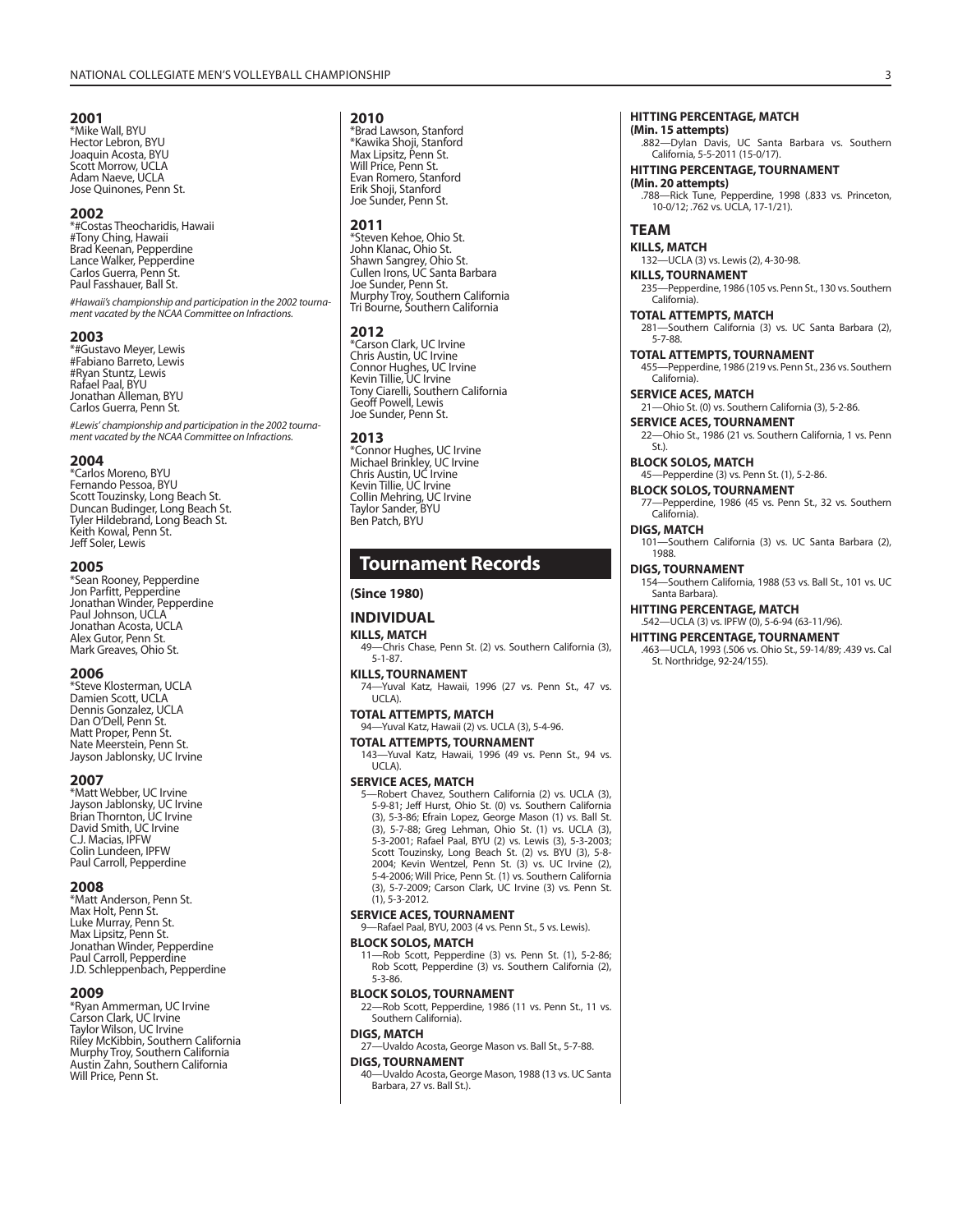## **Won-Lost Records in Tournament Play**

(Note: Beginning in 1996, no third-place match was played. Semifinal losers are credited with third place.)

| proce. Degmining in 1996, no crima prace materi mas prayea: Semininai 109ers are created micri crima prace,                                                                                                                                                                                                                                                                                                                                         |       |          |      |      |     |     |     |  |
|-----------------------------------------------------------------------------------------------------------------------------------------------------------------------------------------------------------------------------------------------------------------------------------------------------------------------------------------------------------------------------------------------------------------------------------------------------|-------|----------|------|------|-----|-----|-----|--|
| <b>Team (Years Participated)</b>                                                                                                                                                                                                                                                                                                                                                                                                                    | Years | Won      | Lost | Pct. | 1st | 2nd | 3rd |  |
|                                                                                                                                                                                                                                                                                                                                                                                                                                                     |       | 0        |      | .000 |     |     |     |  |
|                                                                                                                                                                                                                                                                                                                                                                                                                                                     |       |          | 29   | .275 |     |     |     |  |
|                                                                                                                                                                                                                                                                                                                                                                                                                                                     |       |          |      | .800 |     |     |     |  |
|                                                                                                                                                                                                                                                                                                                                                                                                                                                     |       |          |      | .889 |     |     |     |  |
|                                                                                                                                                                                                                                                                                                                                                                                                                                                     |       |          | 13   | .435 |     |     |     |  |
|                                                                                                                                                                                                                                                                                                                                                                                                                                                     |       |          |      | 333  |     |     |     |  |
|                                                                                                                                                                                                                                                                                                                                                                                                                                                     |       |          |      | .333 |     |     |     |  |
|                                                                                                                                                                                                                                                                                                                                                                                                                                                     |       |          |      | .250 |     |     |     |  |
|                                                                                                                                                                                                                                                                                                                                                                                                                                                     |       |          |      | 200  |     |     |     |  |
| $\begin{array}{l} \text{Gal St. Northridge (1993-2010)} \\\ \text{George Mason (1984-85-88)} \\\ \text{\text{\texttt{\texttt{\texttt{\tiny{41}}}}}}\ 3 \\\ \text{\texttt{\texttt{\tiny{41}}}}\ 4 \\\ \text{Newai} (1995-96) \\\ \text{\texttt{\tiny{41}}}\ 1997-92006-07) \\\ \text{\texttt{\tiny{41}}}\ 6 \\\ \text{\texttt{\tiny{41}}}\ 7 \\\ \text{\texttt{\tiny{42}}}\ 7 \\\ \text{\texttt{\tiny{42}}}\ 8 \\\ \text{\texttt{\tiny{43}}}\ 9 \\\$ |       |          |      | .000 |     |     |     |  |
|                                                                                                                                                                                                                                                                                                                                                                                                                                                     |       |          |      | .632 |     |     |     |  |
|                                                                                                                                                                                                                                                                                                                                                                                                                                                     |       |          |      | .000 |     |     |     |  |
| Penn St. (1981-82-83-86-87-89-91-92-93-94-95-96-97-99-2000-01-02-03-04-05-06-07-08-09-                                                                                                                                                                                                                                                                                                                                                              |       |          | 22   | .290 |     |     |     |  |
|                                                                                                                                                                                                                                                                                                                                                                                                                                                     |       | 14       | 28   | .333 |     |     | 20  |  |
|                                                                                                                                                                                                                                                                                                                                                                                                                                                     |       | 17       | 10   | .630 |     |     |     |  |
|                                                                                                                                                                                                                                                                                                                                                                                                                                                     |       |          |      | .000 |     |     |     |  |
|                                                                                                                                                                                                                                                                                                                                                                                                                                                     |       |          |      | .100 |     |     |     |  |
|                                                                                                                                                                                                                                                                                                                                                                                                                                                     |       |          |      | .700 |     |     |     |  |
|                                                                                                                                                                                                                                                                                                                                                                                                                                                     |       |          |      | .630 |     |     |     |  |
|                                                                                                                                                                                                                                                                                                                                                                                                                                                     |       | $\Omega$ | 9    | .000 |     |     |     |  |
|                                                                                                                                                                                                                                                                                                                                                                                                                                                     |       | 6        |      | .750 |     |     |     |  |
| UCLA (1970-71-72-74-75-76-78-79-80-81-82-83-84-87-89-93-94-95-96-97-98-2000-01-05-06) 25                                                                                                                                                                                                                                                                                                                                                            |       | 52       |      | .881 | 19  |     |     |  |
|                                                                                                                                                                                                                                                                                                                                                                                                                                                     |       |          |      | .റററ |     |     |     |  |
|                                                                                                                                                                                                                                                                                                                                                                                                                                                     |       |          |      |      |     |     |     |  |

\*Participation in 2002 championship vacated by NCAA Committee on Infractions.

\*\*Participation in 2003 championship vacated by NCAA Committee on Infractions.

## **All-Time Results**

**1970 Round Robin:** UCLA def. UC Santa Barbara, 15-6, 15-10; Long Beach St. def. Ball St., 15-11, 17-15; UCLA def. Ball St., 15-4, 15-6; Long Beach St. def. UC Santa Barbara, 15-9, 15-10; Ball St. def. UC Santa Barbara, 15-9, 5-15, 15-13; UCLA def. Long Beach St., 15-12, 13-15, 15-2. **Semifinals:** UCLA def. UC Santa Barbara, 15-10, 15-13, 15-8; Long Beach St. def. Ball St., 16-14, 6-15, 15-10, 15-6. **Third Place:** UC Santa Barbara def. Ball St., 15-4, 15-4. **Championship:** UCLA def. Long Beach St., 15-7, 15-4, 15-8.

**1971 Round Robin:** UCLA def. Springfield, 15-3, 15-4; UC Santa Barbara def. Ball St., 15-3, 15-8; UCLA def. Ball St., 15-7, 15-12; UC Santa Barbara def. Springfield, 15-7, 15-12; UCLA def. UC Santa Barbara, 15-11, 14-16, 15-9; Ball St. def. Springfield, 15-3, 15-12. **Semifinals:** UCLA def. Springfield, 15-6, 15-1, 15-3; UC Santa Barbara def. Ball St., 15-12, 13-15, 15-8, 15-9. **Third Place:** Ball St. def. Springfield, 15-4, 15-6. **Championship:** UCLA def. UC Santa Barbara, 15-6, 17-15, 17-15.

**1972 Round Robin:** San Diego St. def. Ball St., 15-8, 6-15, 15-5; UCLA def. UC Santa Barbara, 15-13, 15-7; San Diego St. def. UCLA, 15-7, 15-11; UC Santa Barbara def. Ball St., 15-9, 15-13; UC Santa Barbara def. San Diego St., 15-13, 15-10; UCLA def. Ball St., 15-1, 15-4. **Semifinals:** UCLA def. Ball St., 15-9, 15-9, 12-15, 15-2; San Diego St. def. UC Santa Barbara, 11-15, 13-15, 15-9, 15-11, 15-12. **Third Place:** Ball St. def. UC Santa Barbara, 15-10, 15-4. **Championship:** UCLA def. San Diego St., 10-15, 9-15, 15-9, 15-10, 15-7.

**1973 Round Robin:** Long Beach St. def. Ball St., 15-11, 15-7; San Diego St. def. Army, 15-1, 15-6; San Diego St. def. Ball St., 17-19, 15-12, 15-5; Long Beach St. def. Army, 15-2, 15-3; Ball St. def. Army, 15-4, 15-7; Long Beach St. def. San Diego St., 10-15, 15-13, 15-7. **Semifinals:** Long Beach St. def. Army, 15-5, 15-1, 15-2; San Diego St. def. Ball St., 15-5, 15-7, 15-10. **Third Place:** Ball St. def. Army, 15-7, 15-8. **Championship:**  San Diego St. def. Long Beach St., 11-15, 15-13, 15-8, 15-6.

**1974 Semifinals:** UCLA def. Ball St., 15-10, 15-9, 15-9; UC Santa Barbara def. Springfield, 15-7, 15-3, 15-10. **Third Place:** Ball St. def. Springfield, 15-4, 14-16, 15-9. **Championship:** UCLA def. UC Santa Barbara, 10-15, 15-8, 10-15, 15-11, 15-12.

**1975 Semifinals:** UC Santa Barbara def. Yale, 15-6, 15-4, 15-6; UCLA def. Ohio St., 15-1, 15-11, 8-15, 15-10. **Third Place:** Ohio St. def. Yale, 15-6, 15-9. **Championship:** UCLA def. UC Santa Barbara, 15-9, 7-15, 15-9, 15-10.

**1976 Semifinals:** UCLA def. Springfield, 15-4, 15-2, 15-5; Pepperdine def. Ohio St., 15-7, 15-11, 11-15, 8-15, 15-0. **Third Place:** Ohio St. def. Springfield, 15-4, 15-4. **Championship:**  UCLA def. Pepperdine, 18-16, 15-9, 15-11.

**1977 Semifinals:** Ohio St. def. Pepperdine, 15-10, 5-15, 15-10, 16-14; Southern California def. Rutgers-Newark, 15-11, 15-10, 15-5. **Third Place:** Pepperdine def. Rutgers-Newark, 15-8, 15-6. **Championship:** Southern California def. Ohio St., 15-7, 9-15, 15-10, 15-12.

**1978 Semifinals:** UCLA def. Rutgers-Newark, 15-11, 15-8, 15-8; Pepperdine def. Ohio St., 9-15, 15-1, 9-15, 15-13, 15-12. **Third Place:** Ohio St. def. Rutgers-Newark, 15-11, 15-12, 15-9. **Championship:** Pepperdine def. UCLA, 15-12, 11-15, 15-8, 5-15, 15-12.

**1979 Semifinals:** Southern California def. Rutgers-Newark, 15-6, 15-5, 15-7; UCLA def. Ball St., 15-3, 15-1, 15-4. **Third Place:** Rutgers-Newark def. Ball St., 15-11, 13-15, 12-15, 15-7, 15-13. **Championship:** UCLA def. Southern California, 12-15, 15-12, 15-11, 15-7.

**1980 Semifinals:** Southern California def. Rutgers-Newark, 15-10, 15-8, 15-7; UCLA def. Ohio St., 15-8, 15-7, 15-7. **Third Place:** Ohio St. def. Rutgers-Newark, 15-12, 15-9, 15-2. **Championship:** Southern California def. UCLA, 15-7, 6-15, 15-13, 15-8.

**1981 Semifinals:** UCLA def. Ohio St., 15-8, 15-7, 15-9; Southern California def. Penn St., 15-2, 15-6, 15-8. **Third Place:** Penn St. def. Ohio St., 17-15, 10-15, 15-7, 15-8. **Championship:** UCLA def. Southern California, 11-15, 15-7, 15-11, 8-15, 15-13.

**1982 Semifinals:** UCLA def. Ohio St., 15-10, 15-12, 15-7; Penn St. def. Southern California, 15-13, 4-15, 15-13, 6-15, 15-11. **Third Place:** Southern California def. Ohio St., 12-15, 15-2, 15-9. **Championship:** UCLA def. Penn St., 15-4, 15-9, 15-7.

**1983 Semifinals:** Pepperdine def. Penn St., 15-12, 15-7, 15-9; UCLA def. Ohio St., 15-4, 15-5, 15-4. **Third Place:** Ohio St. def. Penn St., 15-13, 15-12, 13-15, 15-10. **Championship:**  UCLA def. Pepperdine, 15-10, 16-14, 15-7.

**1984 Semifinals:** Pepperdine def. George Mason, 15-12, 15-5, 15-13; UCLA def. Ball St., 15-8, 15-4, 15-6. **Third Place:** George Mason def. Ball St., 15-6, 19-17, 15-9. **Championship:** UCLA def. Pepperdine, 15-11, 15-13, 16-18, 15-12.

**1985 Semifinals:** Southern California def. George Mason, 15-4, 15-11, 15-10; Pepperdine def. Ball St., 15-2, 15-2, 15-7. **Third Place:** George Mason def. Ball St., 15-12, 15-6, 15-5. **Championship:** Pepperdine def. Southern California, 10-15, 15-10, 15-7, 15-13.

**1986 Semifinals:** Southern California def. Ohio St., 15-5, 15-10, 15-3; Pepperdine def. Penn St., 15-11, 13-15, 15-11, 15-12. **Third Place:** Penn St. def. Ohio St., 15-9, 15-1, 15-11. **Championship:** Pepperdine def. Southern California, 7-15, 15-13, 15-11, 5-15, 16-14.

**1987 Semifinals:** Southern California def. Penn St., 15-12, 9-15, 5-15, 15-12, 15-9; UCLA def. Ohio St., 15-7, 15-10, 15-11. **Third Place:** Penn St. def. Ohio St., 15-3, 15-6, 15-6. **Championship:** UCLA def. Southern California, 15-11, 15-2, 16-14.

**1988 Semifinals:** UC Santa Barbara def. George Mason, 15-9, 15-9, 15-13; Southern California def. Ball St., 15-7, 15-7, 15-11. **Third Place:** Ball St. def. George Mason, 14-16, 15-13, 15-9, 16-14. **Championship:** Southern California def. UC Santa Barbara, 15-17, 14-16, 15-10, 15-11, 15-9.

**1989 Semifinals:** UCLA def. Penn St., 15-6, 15-4, 15-9; Stanford def. Ball St., 15-13, 8-15, 15-9, 15-13. **Third Place:**  Penn St. def. Ball St., 15-13, 15-11, 15-6. **Championship:**  UCLA def. Stanford, 15-1, 15-13, 4-15, 15-12.

**1990 Semifinals:** Southern California def. Ball St., 15-4, 15-11, 15-10; Long Beach St. def. Rutgers-Newark, 15-4, 15-8, 15-5. **Third Place:** Ball St. def. Rutgers-Newark, 15-12, 15-4, 7-15, 15-6. **Championship:** Southern California def. Long Beach St., 15-10, 12-15, 15-4, 15-6.

**1991 Semifinals:** Southern California def. IPFW, 15-9, 15-8, 12-15, 15-3; Long Beach St. def. Penn St., 15-6, 15-3, 17-16. **Third Place:** IPFW def. Penn St., 9-15, 15-6, 15-13, 15-3. **Championship:** Long Beach St. def. Southern California, 15-11, 15-6, 8-15, 15-8.

**1992 Semifinals:** Pepperdine def. Penn St., 17-16, 15-4, 15-9; Stanford def. IPFW, 15-11, 15-11, 11-15, 13-15, 15-10. **Third Place:** Penn St. def. IPFW, 15-4, 15-5, 15-6. **Championship:** Pepperdine def. Stanford, 15-7, 15-13, 16-14.